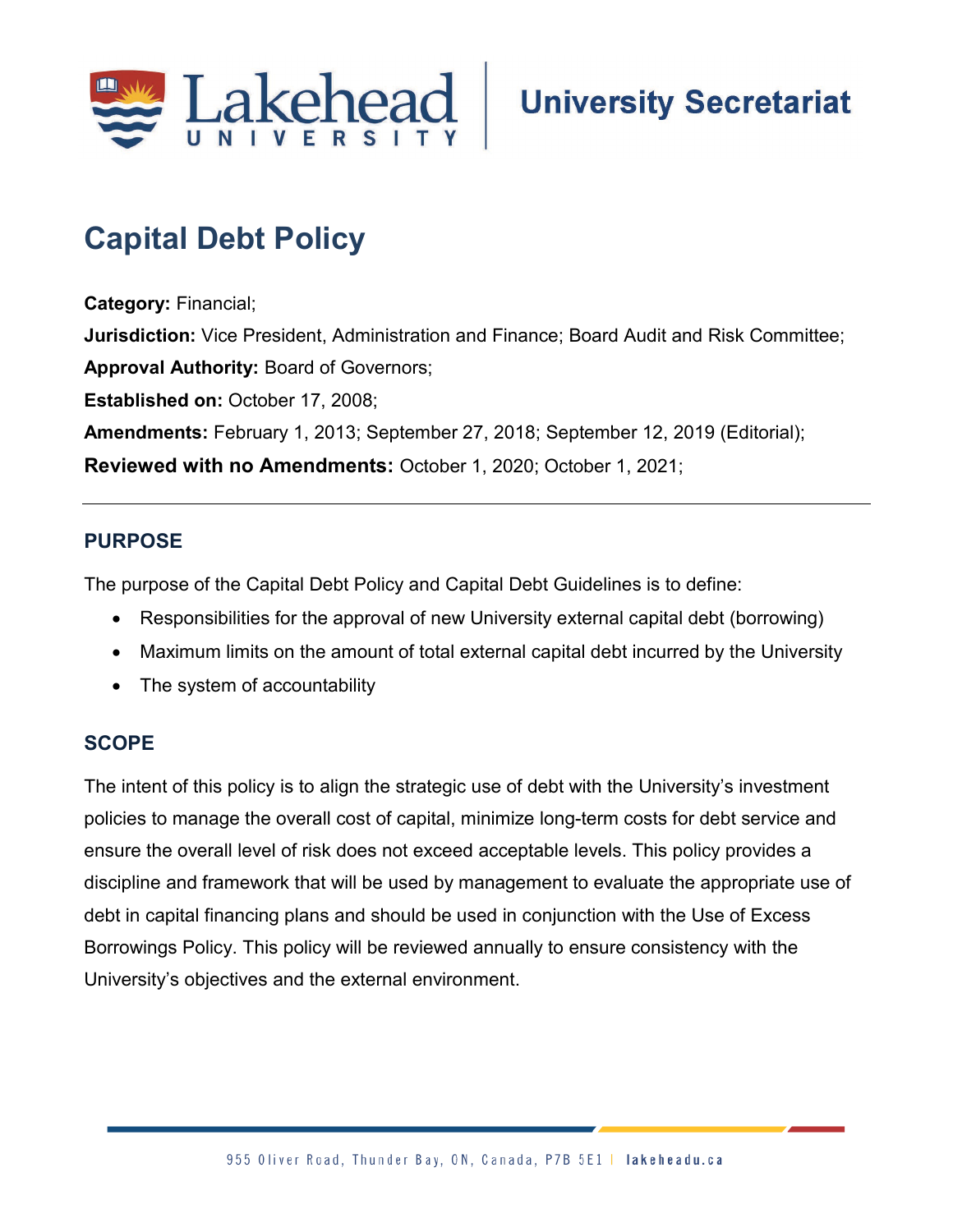## **POLICY**

- 1.0 Capital borrowing will be undertaken by the administration only following approval of the capital project by the Board of Governors. Such approval shall include the total cost of the project, source(s) of funds for debt repayment and the period of time over which the debt is planned to be repaid.
- 2.0 The University will seek to borrow funds from external financial organizations in an effective and competitive manner taking into consideration factors such as term, cost of funds, security required and repayment options. Where external financing is reasonably attainable, internal funds generated from overall University cash flow not immediately required to meet their targeted purpose, may be advanced to finance projects until external financing is obtained. In these cases, any advanced funds will be charged to the project at an internal rate of interest taking into consideration the term and the costs of advancing the funds to the total University cash flow to recover lost income.
- 3.0 The University will manage its overall debt to maintain an acceptable credit rating to ensure that the University can continue to issue debt and finance capital investments at favorable interest rates.

#### **GUIDELINES RELATED TO CAPITAL DEBT**

- 4.0 Whenever possible, loans shall be made on an unsecured basis. Mortgages may be given for residence related debt.
- 5.0 Project loans shall be amortized with annual principal repayments and in the case of nonamortizing loans - a sinking fund<sup>1</sup> shall be established to retire the principal owing at the end of the term.
- 6.0 The University has selected the following key ratios as benchmarks for the maximum level of debt. Compliance with these ratios should ensure that Lakehead maintains a strong credit rating and continuing access to new debt that may be required.
	- a) *Interest Coverage:*

This ratio measures a key determinant of debt affordability as it quantifies the capacity of surplus operating revenues to pay the University's current and potential interest burden. The University has established a threshold of excess of revenues over expenses at 2.5 times interest expense.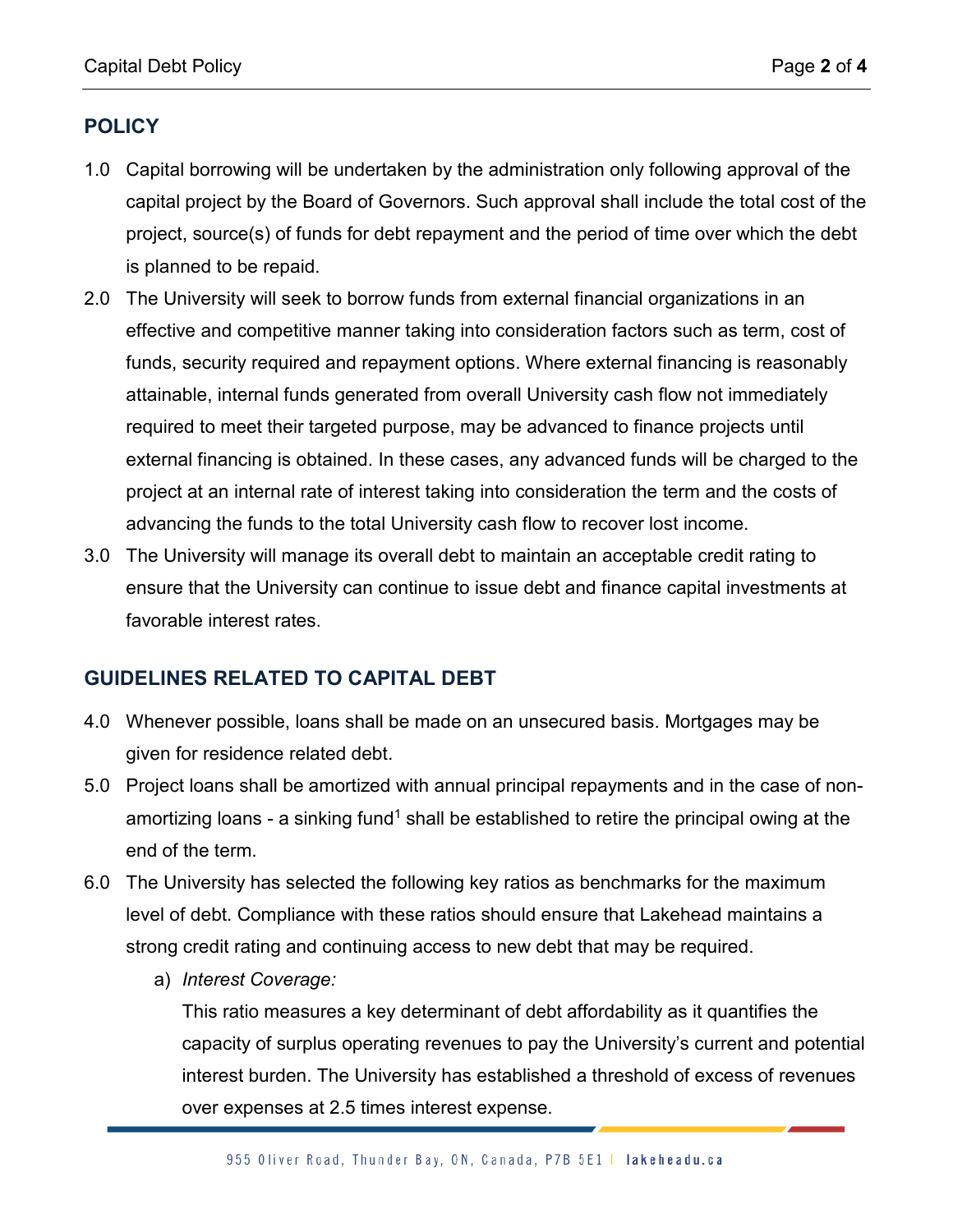b) Debt per Student FTE:

This ratio measures the amount of total capital debt on a per FTE basis. The amount of total debt shall remain less than \$13,000 per student FTE. Total capital debt for purposes of this ratio equals total capital debt less investments representing internally restricted amounts created from available funds in borrowings of the Series A unsecured debenture and the debt repayment sinking fund for projects being amortized over their initial terms.

- c) Ratio of Debt to Revenues that are Available for Debt Repayment: This ratio measures the amount of total capital debt as a percentage of revenues that are available to service debt. Such revenues include ancillary revenue, operating grants, federal indirect costs of research grant, tuition fees and investment income. Total debt shall remain less than 70% of revenues that are available to repay such debt.
- d) Debt Service Coverage as a Percentage of Revenues:

This ratio measures the percentage of total revenue that is allocated to debt principal and interest payments. For this calculation, the amount of debt principal payments shall include only those repayments that are obligatory repayments under the terms of each loan. Special principal repayments, made at the discretion of the University, shall be excluded from the calculation. At a minimum, this ratio shall remain 1:1 (to be measured at the end of each fiscal year).

e) Net Cash and Investments to Net Direct Debt & (f) Net Cash and Investments to **Operations** 

These ratios illustrate the University's liquidity position and provide an additional measure of security to bondholders. For this calculation, net cash and investments exclude unspent debenture proceeds and externally restricted endowments. At a minimum, this ratio shall remain greater than 0.5 (to be measured at the end of each fiscal year). Both ratios are used by Moody's as part of their rating analysis rationale.